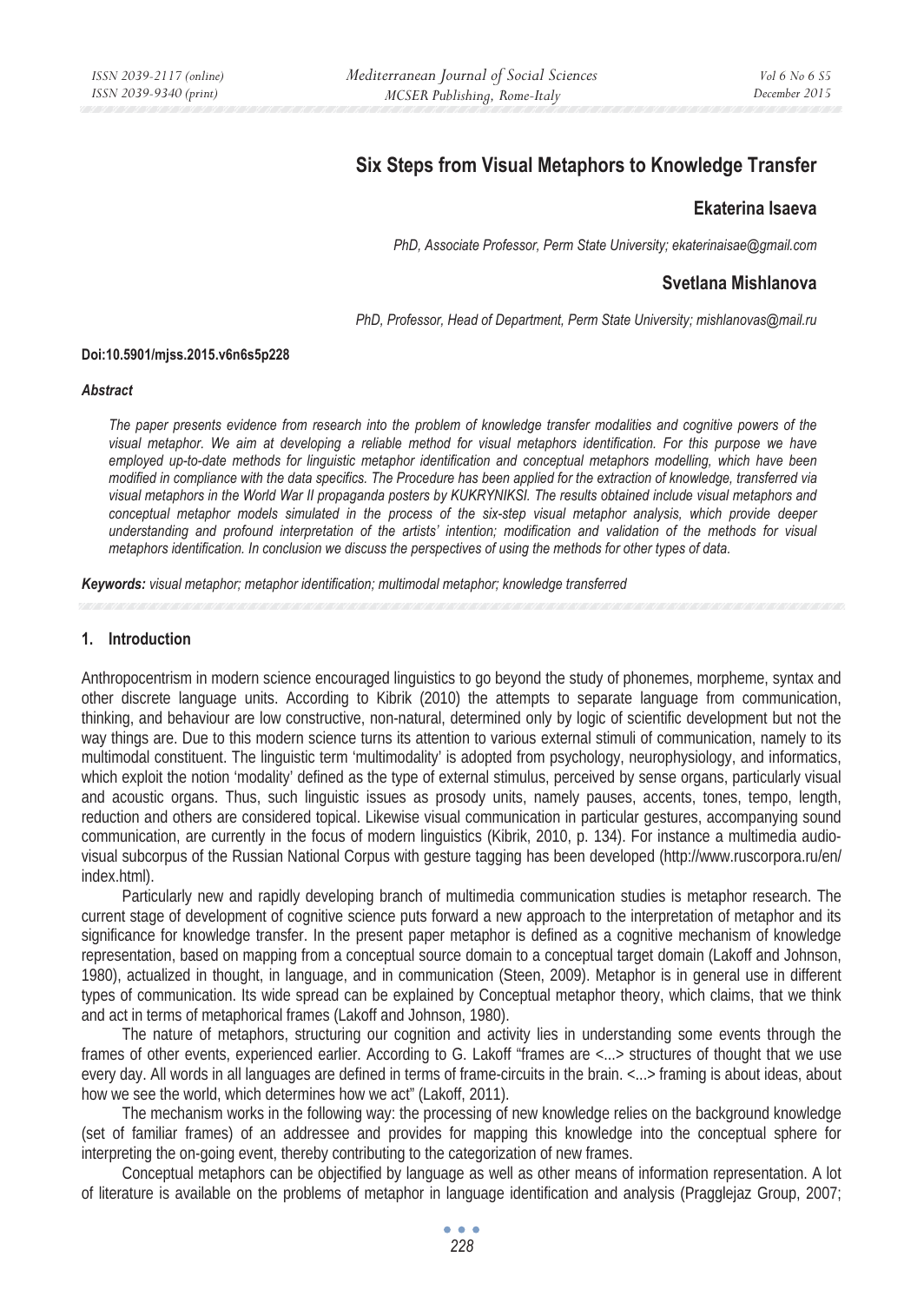| ISSN 2039-2117 (online) | Mediterranean Journal of Social Sciences | Vol 6 No 6 S5 |
|-------------------------|------------------------------------------|---------------|
| ISSN 2039-9340 (print)  | MCSER Publishing, Rome-Italy             | December 2015 |

Steen, 2009, 2010; Krennmayr, 2011; Badryzlova et al., 2013), metaphor in thought modelling (Lakoff and Johnson, 1980, Lakoff 2006; Steen 2007; Alekseeva et al. 2013; Bogatikova & Isaeva, 2014) but modalities of metaphor have not been so extensively researched. The most prominent contribution to the development of multimodal approach to metaphor is made by A. Cienki and K. Muller who focused their scientific interests on gesture studies, in particular their fundamental principles, metaphoricity of gestures, and correlation between metaphor in language and in gestures.

Visual representation is one of metaphor modalities. It is considered an effective cognitive tool used in various multimodal communicative events (Šorm & Steen, 2013, p. 1). A breakthrough research has been conducted by G. Steen and E. Šorm, who have developed a model of visual metaphor perception on the bases of H. Leder's aesthetic processing model (Leder et al., 2004) and Metaphor identification procedure - MIPVU (Pragglejaz Group, 2007).

In short the procedure of visual metaphor perception includes three main stages:

- 1. Incongruity perception implies mismatch between the basic (more concrete, body related) and contextual (specific for the event) meanings of the unit under analysis. This stage includes perception of patterns, colour, contrast, etc., comparison with the background knowledge, recognition of objects and scenes.
- 2. Incongruity resolution is implemented by recognizing conceptual mappings between the source and the target domain elements.
- 3. Contextual processing means additional information acquisition. This step provides deeper insight into the author's intention.

The existence of these stages has been proved by experimental evidence that reasons triggering mechanism of incongruity appearing in visual metaphor (Šorm & Steen, 2013, p. 11).

Extensive use of visual metaphor in communication and an increasing interest in the ways visual metaphor application in the real world raise a concern in precise and reliable methods for visual metaphor identification. For this reason The Metaphor Lab Amsterdam has developed the corpus of visual metaphors "VisMet Corpus", an online resource of annotated images.

## **2. Methods and Data Analysis**

Our attempt, demonstrated in this paper, is to modify the Five-step method of metaphor identification by G. Steen (2007), that allows identifying metaphor related words and context related conceptual metaphors in text into a procedure convenient for visual metaphor interpretation.

Whereas interpretation of both linguistic and visual metaphors are triggered by the same incongruity perception mechanism, we employ the method for linguistic metaphor identification (MIPVU) with minimal changes:

- I. Examine the picture to establish a general understanding of the meaning.
- II. Determine visual elements, i.e. objects, their features, and actions.
	- a) For each visual object in the text, establish its contextual meaning.
	- b) For each visual element, determine if it has a more basic contemporary meaning in other pictures than the one in the given picture. Basic meanings tend to be more concrete (what they evoke is easier to imagine, see, hear, feel, smell, and taste), related to bodily action, more precise (as opposed to vague). This step implies the usage of word dictionaries, for example The American Heritage Dictionary of the

English Language https://www.ahdictionary.com/, The Free Online English Dictionary from Macmillan Publishers http://www.macmillandictionary.com/, or The Longman Dictionary of Contemporary English Online http://www. ldoceonline.com/.

- c) If the visual element has a more basic contemporary meaning in other pictures than in the given picture, decide whether the contextual meaning contrasts with the basic meaning but can be understood in comparison with it.
- III. If yes, mark the visual element as metaphorical.

The Five-step method has been used in its original state but a supplementary sixth step, especially relevant for visual metaphor interpretation has been added.

# **3. Results and Discussion**

The methods, presented above have been used for interpreting The Kukryniksy posters of the World War II period<sup>1</sup>. In

*<sup>1</sup> The article uses the data from a course project (2014) 'Conceptual Analysis of Multimodal Representation of Political Propaganda in Posters of the KUKRYNIKSY during World War II' by S. Balandin, Perm State University (supervisors S. Mishlanova, E. Isaeva).*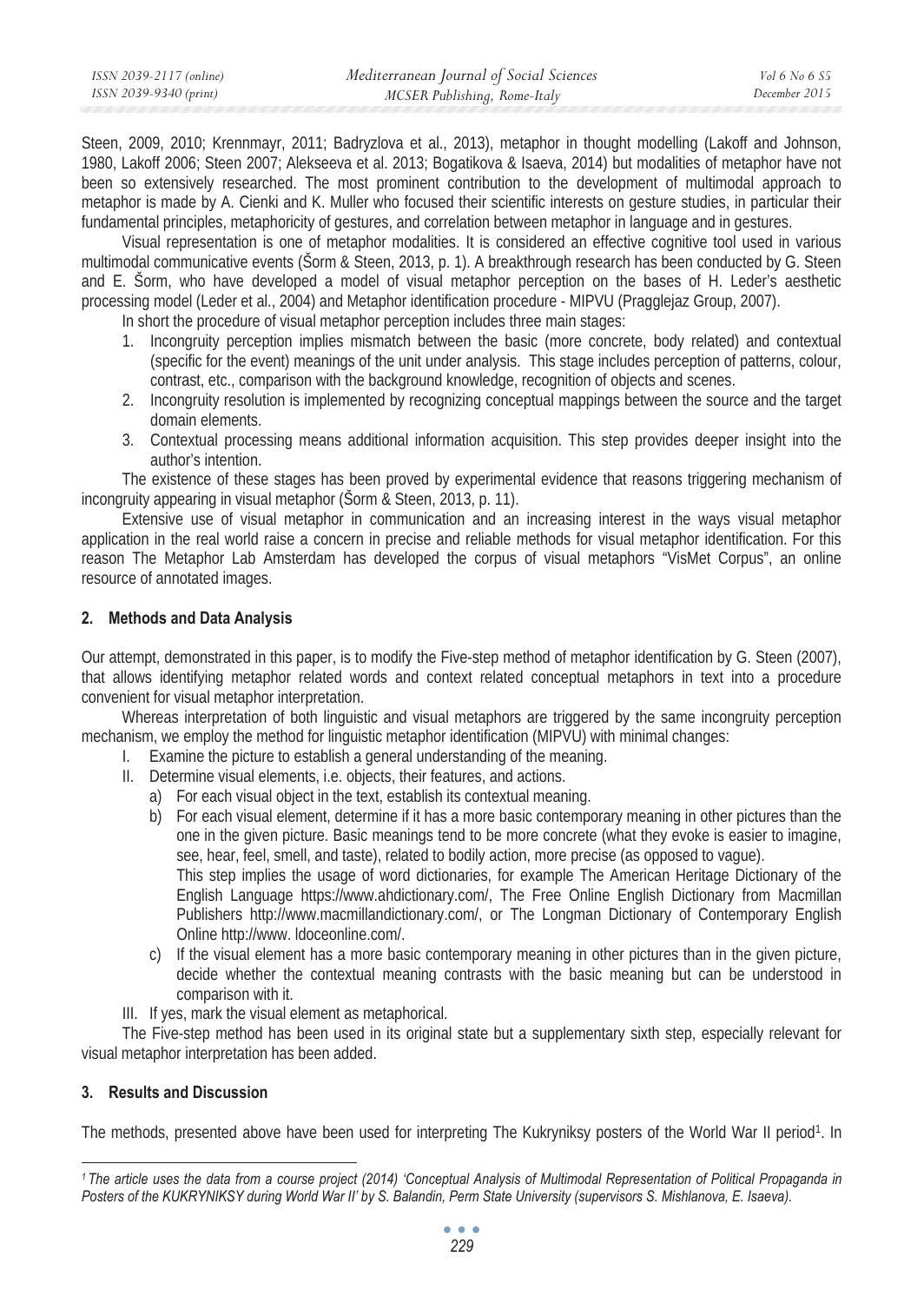this paper we will examine the poster "All the Calendars Lie" (1942) (see *Figure 1*).



©2002-2015 Андрей Балашов. Davno.ru

## **Figure 1.**

http://www.davno.ru/assets/images/posters/kukryniksy/big/kukryniksy-32.jpg)

The visual elements, distinguished in the poster, are connected with Hitler personality: the Roman statue with Hitler's head, partly ruined (ancient), hands detached from the body but fixed to it with reinforcing wires, as if prepared for an exhibition, some fingers are missing, a lectern, made of brick, partly covered with peeled off plaster, calendar pages, flying out of the Hitler's mouth, the dates and the notes "We will conquer!", "End the war!!", "Our march-past!!" etc.

Step 1. 'Metaphor focus identification', involves the identification of a metaphorical visual element used non-literally in the picture – 'The focus <...> activates a concept which cannot be literally applied to the referents in the world evoked by the text.'(Steen, 2009: 197) Identification of metaphor focus is carried out in the current research with the exploitation of modified MIPVU.

# *3.1 Fly Out*

Contextual meaning: if ideas or opinions are flying, people are talking about them a lot [http://www.macmillandictionary. com/dictionary/british/fly\_1]

Basic meaning: to use wings to move through the air [http://www.macmillandictionary.com/dictionary/british/fly\_1]

# *3.2 Page*

Contextual meaning: declaration, promise (not presented in the dictionary)

Basic meaning: one side of a sheet of paper in a book, newspaper, or magazine [http://www.macmillandictionary. com/dictionary/british/page\_1]

# *3.3 Calendar*

Contextual meaning: (related to the title of the poser "All the calendars lie" (1824) and a similar expression from the comedy 'Woe from Wit' by A.S. Griboyedov) cited ironically about all kinds of newspaper forecasts, weather reports, predictions of astrologers interpretations of dream-books, etc. [translated from the Encyclopedic Dictionary of winged words and expressions http://www.bibliotekar.ru/encSlov/3/192.htm].

Basic meaning: a set of pages showing the days, weeks, and months of a particular year [http://www.macmillan dictionary.com/dictionary/british/calendar] (In "Woe from Wit" it refers to the address-calendar - "under this title calendar yearbooks with a list of institutions and individuals (with an indication of rank) were published" (Griboyedov, 1969, p. 383).

# *3.4 Statue*

Contextual meaning: [Hitler's specific personality traits (see the interpretation in the 'Sixth step' section)]

Basic meaning: a human or animal image that is made of stone, wood, metal etc. and is usually large [http://www.macmillandictionary.com/dictionary/british/statue]

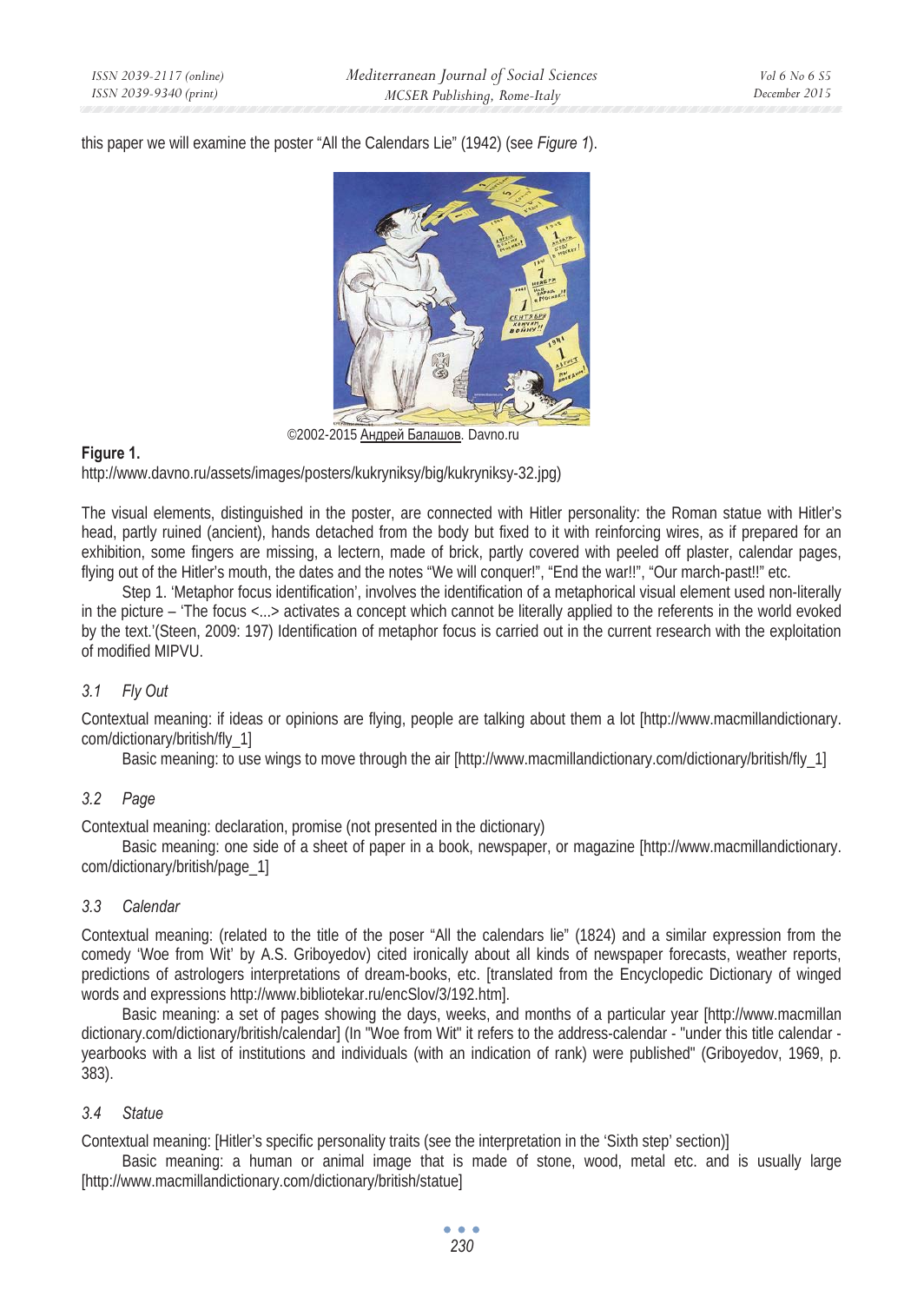#### *3.5 Ancient*

Contextual meaning: ~ appeal to some old-fashioned Hitler's traits, expressed by the statute Basic meaning: very old [http://www.macmillandictionary.com/dictionary/british/ancient]

#### *3.6 Lectern*

Contextual meaning: [Hitler's fascination with the art of oratory]

Basic meaning: a tall piece of furniture with a sloping surface where you put an open book or document when you are giving a speech [http://www.macmillandictionary.com/dictionary/british/lectern]

Step 2. 'Metaphorical idea identification', bridges the gap between discourse and conceptualization. At this level of study, the metaphorical focuses distinguished in step 1 are regarded as visual elements of concepts which are related to other concepts in a non-literal way. These relationships can be graphically represented in the form of propositions. A proposition is a minimal idea unit consisting of one predicate and one or several arguments. The result of a propositional analysis is a hierarchically organized list of propositions that presents the structural relations between the concepts contained by the idea units (Steen, 2009).

The example under analysis is built of six propositions in which P1-P6 stand for enumerated propositions, s expresses source domain of metaphorical mapping and MOD indicates attributive relation between the argument and its modifier. In our example the propositional analysis of the visual elements, related to the statue of Hitler, is conducted.

P1 (FLY OUTs PAGESs HEADt) P2 (MOD HEADt, HITLERt) P3 (MOD STATUEs P2t) P4 (MOD STATUEs ANCIENTs) P5 (MOD PAGEs CALENDARs) P6 (MOD CALENDARs NOTE ["We will conquer!", "End the war!!", "Our march-past!!"]t)

Step 3. 'Metaphorical comparison identification' explores the idea of metaphorical expressions in the form of propositions containing concepts in the literal and figurative sense. Since metaphors represent a set of relationships between the conceptual domains, in which figurative meaning is essential (Steen, 2009), the current stage of the analysis has to be concentrated at the reconstruction of the conceptual basis of non-literal comparison with the definition of open

```
\begin{array}{lll} \text{semanlic slots.}\\ \text{if } \mathbb{I}^F, \mathbb{I}^a, \mathbb{I}^F\\ \text{if } \mathbb{I}^F, \text{ and } \mathbb{I}^F\\ \text{if } \mathbb{I}^F, \text{ then } \mathbb{I}^F \end{array}(F a HEAD)t<br>(FLY OUT PAGE y )s
                                     2) SIM \left\{ \begin{bmatrix} a, \\ a \end{bmatrix} \right\} and \left\{ \begin{bmatrix} 1 \\ 2 \end{bmatrix} \right\} and \left\{ \begin{bmatrix} 1 \\ 2 \end{bmatrix} \right\} and \left\{ \begin{bmatrix} 1 \\ 2 \end{bmatrix} \right\} and \left\{ \begin{bmatrix} 1 \\ 2 \end{bmatrix} \right\} and \left\{ \begin{bmatrix} 1 \\ 2 \end{bmatrix} \right\} and \left\{ \begin{bmatrix} 1 \\ 2 \end{bmatrix} \(MOD a HILLER-1)
                                     3) SIM {[]a, []b
                                     MOD
                                                                                                           h(MOD STATUE ANCIENT)
                                      \ddot{4}) SIM {[]a, []b
                                      \overline{MOD}\begin{array}{lll} \text{(MOD} & a & b & )t \\ \text{(MOD PAGE CALENDAR)}s & & & \end{array}
```
STEM ([[4. []<sub>3</sub><br>ANOD <sup>4</sup> NOTE (DECLARATION/PROMISE)):<br>ANOD CALENDAR <sup>y</sup> <sup>3</sup><sup>5</sup> analyst's inferring literal conceptual meanings variables a, b, G, x, y, and F are standing for, as well as entities and relations evoked in non-literal comparison.<br>  $\frac{1}{2}$ SIM {<br>
(PRONOUNCE PHRASE HEAD)

```
HEAD
  FLY OUT PAGE <PRINTING MACHINE>):
\frac{1}{2} SIM \frac{1}{2}(MOD BODY-HITLER HEAD-HITLER)
(MOD \quad \text{STATE} \quad \text{HEAD-STATE}) \text{!}\ddot{3}) SIM \ell(MOD HITLER <OLD-FASHIONED>)t
                  \operatorname{ANCIENT}MOD STATUE
                                \rightarrow4) SIM \{(MOD <UNRELIABLE FORECAST> <SET OF UNRELIABLE PROMICES> (for the
contextual meaning see Step 1, element 'calendar'))t
(MOD PAGE CALENDAR)
5) STM \ell(MOD <SET OF UNRELIABLE PROMICES> NOTE [PROMISE]
        CALENDAR <INFORMATION IN CALENDAR-YEARBOOK>)s
MOD
```
The fourth step gives grounds for the reliable identification of metaphorical mapping, to be executed at step five. Step 5. Metaphorical mapping identification'. Verification of analogies received in step four results in a list of all the identified relations, represented as logical consequences and reflecting interdomain projection of concepts.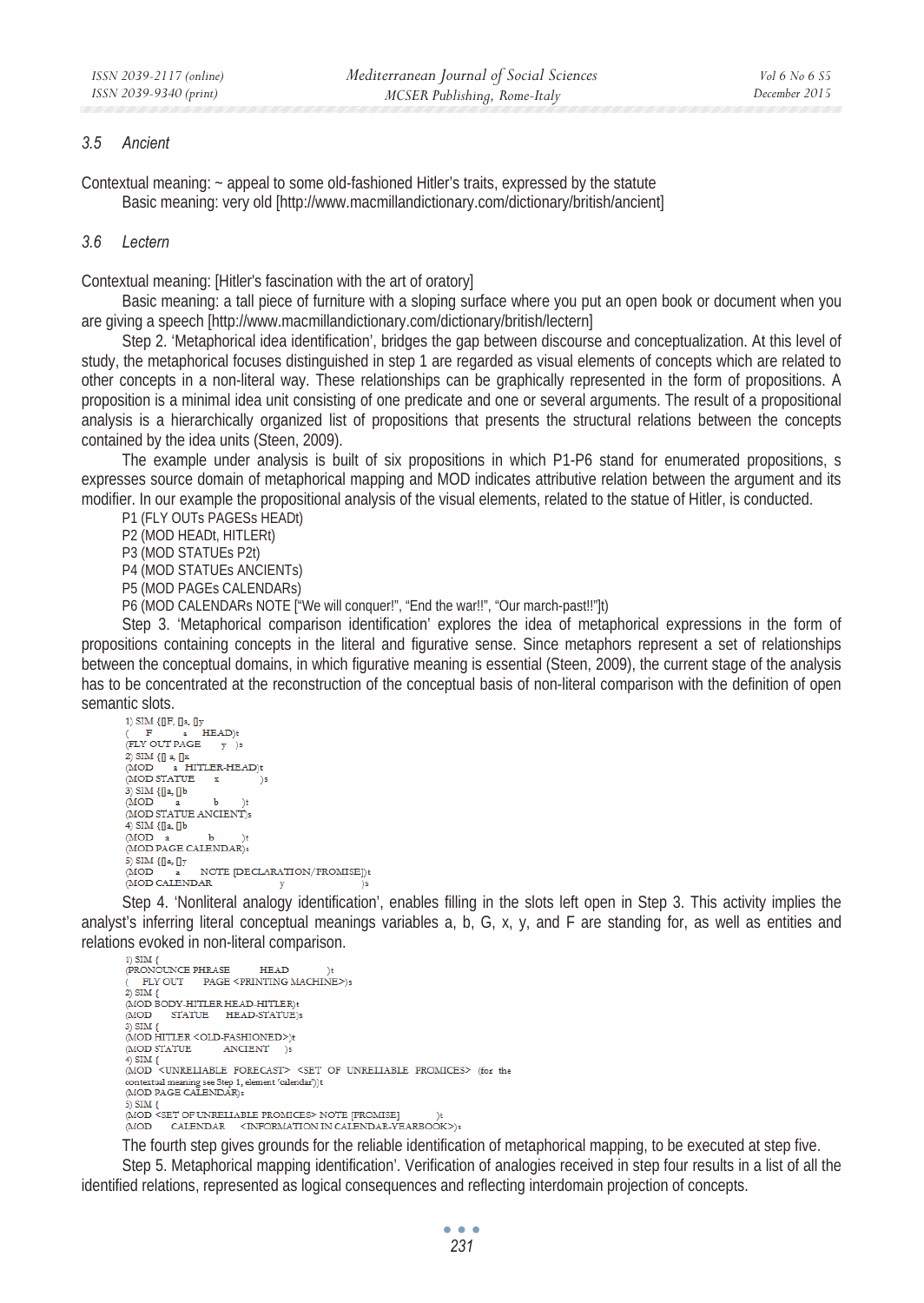#### **Table 1.**

| Source Domain                    | Target Domain                       |  |
|----------------------------------|-------------------------------------|--|
| <b>FLY OUT</b>                   | <b>PRONOUNCE</b>                    |  |
| PAGE                             | <b>PHRASE</b>                       |  |
| PRINTING MACHINE                 | <b>HFAD</b>                         |  |
| <b>STATUE</b>                    | <b>BODY-HITI FR</b>                 |  |
| <b>HEAD-STATUE</b>               | <b>HEAD-HITLER</b>                  |  |
| <b>STATUE</b>                    | <b>HITI FR</b>                      |  |
| <b>ANCIENT</b>                   | OLD-FASHIONED                       |  |
| PAGE                             | UNRELIABLE FORECAST/ PROMICE        |  |
| CALENDAR                         | SET OF UNRELIABLE FORECAST/PROMICES |  |
| INFORMATION IN CALENDAR-YEARBOOK | <b>NOTE</b>                         |  |

## Step 6. 'Possible inferences'

Roman statue with the head of Hitler and the lectern symbolize Hitler's commitment to public speaking, popular in Rome, as well as the ambitions of Hitler as a conqueror and oppressor of nations and states that are typical of the old era and the Roman Empire. The statue may include the implication of the great, immortalized in history, so can express Hitler's claims for his historical immortality.

Taking into account the fact calendar pages as if automatically at high speed fly out of the statue's mouth, one can notice another implication: the statue is the symbol of lifelessness, loss of touch with reality, rigidity (Hitler loses touch with reality, continuing to make promises, as some automated statue or a printing machine).

The symbolic meanings of the statue and the lectern in the poster are not straightforward and encourage generation of various modifications and combinations of meanings, which can go beyond the objects' frames.

The ancient statue has lost its wholeness, which is also symbolic, abstract, and meaningful. It can contribute to all the frames evoked by the statue. It appeals to Hitler's old-fashioned military rhetoric, the failure of his ambitions for global military domination. It may reflect the irony about his ambitions on the historical immortality, about the fact that he has lost touch with reality. Beyond the quality of an abstract object decrepitude in the poster expresses some abstract quality. It may exhibit the Artists' ironical attitude, resided in the ultimate abstraction of the contextual meaning, while the basic meaning is pretty precise and complements the concrete meaning of 'statue'.

Calendars refer to Hitler's unreliable forecast, his unfulfilled promises distributed by Nazi press and propaganda. Here we deal with a visualized phraseological unit. When the quote from 'Woe from Wit' had become an eloquent expression, the word 'calendars' changed its semantics from rather explicit resource of information related to the dates of the year to all kinds of unreliable forecasts and predictions. This transformation is due to the fact that the basic meanings of both the calendars and forecasts are connected with the category of time. This visual metaphor is calqued from a linguistic one, preserving its Source and Target domains. The poster depicts both meanings: Hitler's forecasts and promises are written on usual calendar pages. That is why we can't interpret the meaning of the calendar univocally, since its Source and Target domains overlap. Nevertheless the obvious difference between the basic (concrete) meaning and related to forecasts and promises contextual (abstract) meaning. But we can not assert that the contextual meaning is derived from the basic one. It is more likely, that their relations are copied from the development of 'calendar' semantics from the calendar as a reliable yearbook to forecasts and promises.

Beside the visual elements, metaphorically related to the statue of Hitler, we can see a creature with Goebbels's head and a toad's body, looking at the statue of Hitler with his mouth open and eyes wide. Obviously, it adds something to the notes on the calendar pages flying out of the statue's mouth. Below we provide our interpretation of this visual element in brief.

Contextual meaning:

- a) The purpose of the Goebbels-Toad character is to demonstrate how miserable and disgusting the enemy is. The toad image includes associated implications of deformity. Bulging eyes and an open mouth, typical of frogs, remind the reaction of the person with the utmost attention and admiration listening to someone else, "looking in the mouth". It is assumed that Hitler's followers praise and trust his every promise, no matter how unreliable it is.
- b) the Reich Minister of Propaganda in the likeness of a toad, adding something to Hitler's notes symbolizes the way Hitler's claims are amplified and replicated by the propaganda machine.

a) toad – «a small animal that is similar to a frog but has brown skin and lives mainly on land»

Basic meaning: